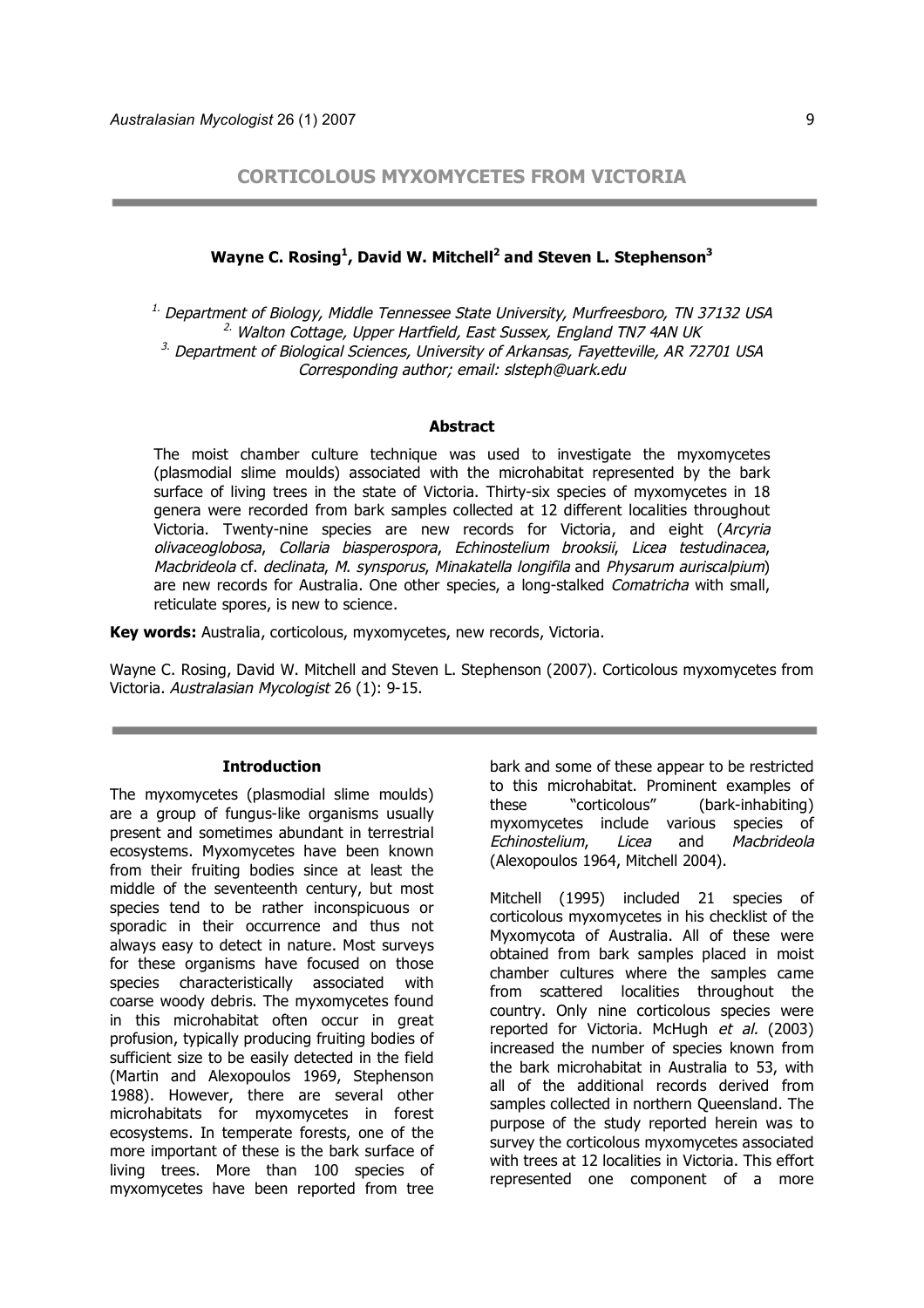extensive survey that also encompassed the other types of microhabitats (coarse woody debris, aerial litter and ground litter) in which these organisms commonly occur.

## **List of Localities**

All of the localities from which bark samples were obtained in the context of the study reported herein are listed below. All samples were collected by the third author during late March 2004.

Locality 1: AUSTRALIA: Victoria, Kinglake National Park, Mount Everard Track (37° 33' 19" S, 145° 20' 14" E).

Locality 2: AUSTRALIA: Victoria, Kinglake National Park, Jehosaphat Gully (37° 32' 13" S, 145° 21' 06" E).

Locality 3: AUSTRALIA: Victoria, Yarra Ranges National Park, Donna Buang Rainforest Gallery (37° 42' 37" S, 145° 42' 14" E).

Locality 4: AUSTRALIA: Victoria, Lake Eildon National Park, Merlo's Lookout (37° 10' 23" S, 145° 50' 51" E).

Locality 5: AUSTRALIA: Victoria, roadside park near the town of Mansfield (37° 03' 09" S, 146° 05' 41" E).

Locality 6: AUSTRALIA: Victoria, upper slope of Mount Buller (37° 07' 32" S, 146° 27' 00" E).

Locality 7: AUSTRALIA: Victoria, Chiltern-Mt. Pilot National Park (36° 09' 32" S, 146° 38' 29" E).

Locality 8: AUSTRALIA: Victoria, Burrowa-Pine Mountain National Park (36° 04' 29" S, 147° 46' 04" E).

Locality 9: AUSTRALIA: Victoria, South East Forest National Park (37° 08' 12" S, 149° 21' 34" E).

Locality 10: AUSTRALIA: Victoria, Drummer Rainforest Walk west of Alfred National Park (37° 34' 07" S, 149° 16' 21" E).

Locality 11: AUSTRALIA: Victoria, Mitchell River National Park (37° 40' 03" S, 149° 21' 29" E).

Locality 12: AUSTRALIA: Victoria, Bald Hills Wetland Reserve (38° 44' 01" S, 145° 56' 20" E).

### **Materials and Methods**

The methods used in carrying out the present study were essentially the same as those described by Stephenson (1989) for a study of the myxomycetes associated with bark and litter microhabitats in the upland forests of the southeastern United States. Samples of the dead outer bark were collected from one or more trees at each of the localities visited in Victoria. Each sample consisted of several pieces of bark (usually about 3 to 8 pieces of 2–5 cm size from one tree or from several individuals of the same species) taken randomly from a convenient trunk height that ranged from 1.0–1.8 m. All bark samples were placed in small paper bags, sent to the first author, and used to prepare moist chamber cultures in the manner described by Stephenson and Stempen (1994). The moist chambers used consisted of disposable plastic Petri dishes (9 cm diam.) lined with filter paper. Samples were moistened with distilled water adjusted to pH 7.0 with KOH. Since substrate pH is an important factor determining the abundance and distribution of myxomycetes (e.g., Stephenson 1989, Wrigley de Basanta 2004), after approximately 24 hours excess water in each dish was poured into a clean plastic beaker, where the pH was measured using a low maintenance electrode and an Orion model 210A pH meter. Cultures were kept at room temperature (22-25°C) in diffuse daylight and examined with a stereomicroscope on a regular basis for a period of up to several months in order to detect plasmodia and/or fruiting bodies. When necessary, a small amount of water was added to each culture to maintain moist conditions.

Myxomycete plasmodia and/or fruiting bodies were noted and recorded each time the cultures were checked. When fruiting bodies of a given species developed more than once in the same culture, they were considered to represent a single collection. As such, some collections consisted of a single fruiting body, whereas others consisted of numerous fruiting bodies. As soon as fruiting bodies were judged to be fully mature (usually at least 1–2 days after they were first noticed), the portion of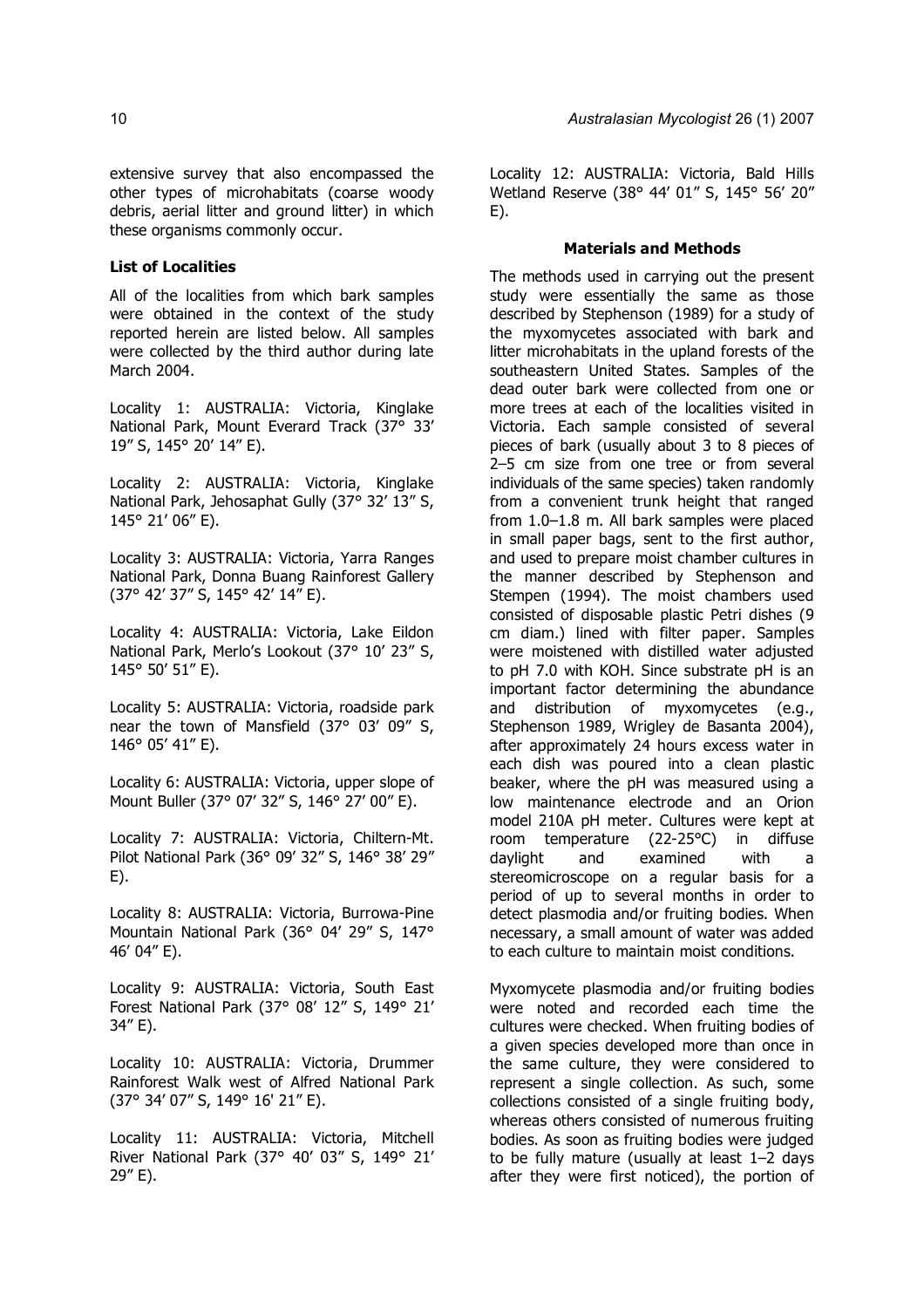the substrate upon which they occurred was removed from the moist chamber, air-dried, and then glued in a small box for permanent storage. Identifications of collections were made using the descriptions and keys provided by Martin and Alexopoulos (1969) and Mitchell (2004). In some instances, sporocarps were preserved as permanent slides in lactophenol and/or glycerol gelatin.

#### **Results**

### **Annotated list of species**

Moist chamber cultures prepared with bark samples collected in the present study yielded 36 species of myxomycetes, including a number of new records for Australia, several new records for the Southern Hemisphere and one species new to science. In the list that follows, the myxomycetes we recorded are arranged alphabetically by genus and then species. Nomenclature follows Lado (2001) and Hernández-Crespo and Lado (2005), with the conserved names of several genera (Lado et al. 2005) approved recently by the Committee for Fungi (Gams 2005) of the IAPT. The abbreviation 'cf.' in the name of a taxon indicates that the specimen representing the source of the record could not be identified with certainty. This usually indicates scanty or aberrant material. Specimens listed herein are deposited in the herbarium of the University of Arkansas (UARK). Collection numbers are those of the third author.

## **Arcyria cinerea** (Bull.) Pers.

Locality 4: Eucalyptus sp. (pH 5.0), SLS 21622. Locality 7: Eucalyptus sp. (pH 6.0), SLS 21646. Locality 11: Tristaniopsis laurina (pH 5.3), SLS 21684.

First reported from Australia by Cooke (1892) but not previously known from Victoria.

**Arcyria olivaceoglobosa** M.L. Farr, S.W. Chapm. & Mitchel

Locality 12: Eucalyptus sp. (pH 3.9), SLS 21694.

This apparently rare species was described originally from material collected in Colorado and British Columbia in North America (Farr 1979). Our record is the first for the Southern Hemisphere.

## **Arcyria pomiformis** (Leers) Rostaf.

Locality 4: Callitris sp. (pH 5.0), SLS 21620; Eucalyptus sp. (3.9), SLS 21627. Locality 8: Eucalyptus sp. (pH 5.1), SLS 21656. Locality 11: Callitris sp. (pH 4.7), SLS 21686.

First reported from Australia by Mitchell (1995) but not previously known from Victoria.

### **Calomyxa metallica** (Berk.) Nieuwl.

Locality 4: Callitris sp. (pH 5.0), SLS 21715.

### **Clastoderma debaryanum** A. Blytt

Locality 7: Eucalyptus sp. (pH 7.5), SLS 21651. Locality 11: Unidentified tree (pH 3.8), SLS 21682.

**Collaria biasperospora** (Kowalski) Dhillon & Nann.-Bremek. ex Ing

Locality 8: Eucalyptus sp. (pH 5.1), SLS 21659.

A new record for the Southern Hemisphere.

## **Comatricha elegans** (Racib.) G. Lister

Locality 1: Eucalyptus obliqua (pH 3.9), SLS 21614. Locality 7: Eucalyptus cf. tricarpa (pH 3.4), SLS 21648; Eucalyptus sp. (pH 3.4), SLS 21649. Locality 9: Eucalyptus sp. (pH 4.2), SLS 21672.

First reported from Australia by Fraser (1933) but not previously known from Victoria.

#### **Comatricha laxa** Rostaf.

Locality 4: *Eucalyptus* sp. (pH 5.0), SLS 21623. Locality 11: Eucalyptus sp. (pH 5.6), SLS 21681.

First reported from Australia by Fraser (1933) but not previously known from Victoria.

**Comatricha pseudonigra** G. Moreno, W.C. Rosing, D.W. Mitch. & S.L. Stephenson

Locality 11: Unidentified tree (pH 3.8), SLS 21683A, 21683B.

When first examined, our two collections could not be referred to any known species. The long-stalked sporocarps closely resemble those of C. nigra (Pers. ex J.F. Gmel.) J.Schröt, but the spores are smaller (5 µm as compared to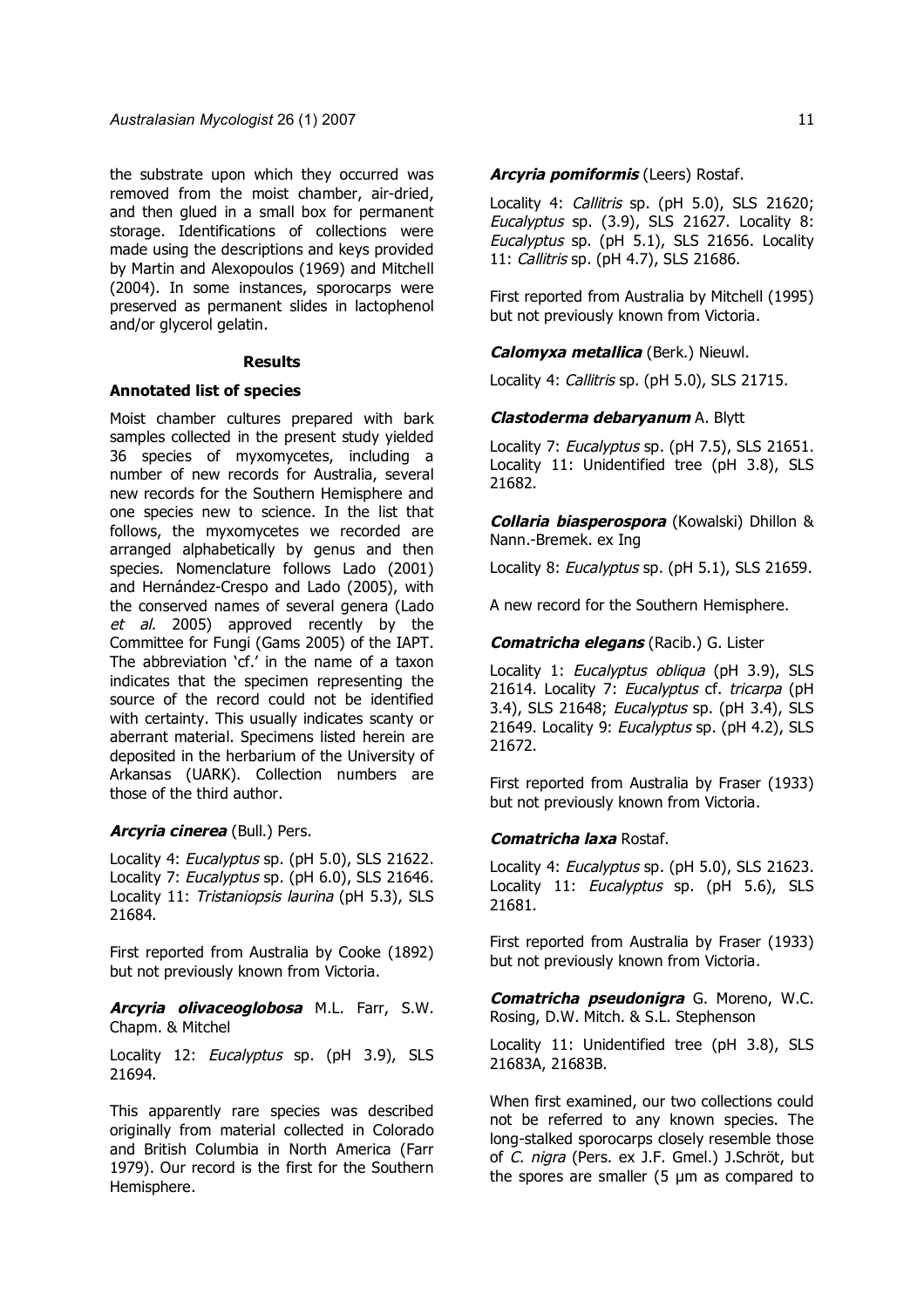9-10  $\mu$ m in *C. nigra*) and the spore ornamentation is different. This material was later determined to represent the new species Comatricha pseudonigra (Moreno et al. 2007).

**Cribraria confusa** Nann.-Bremek. & Y. Yamam.

Locality 9: Eucalyptus sp. (pH 3.5), SLS 21667A. Locality 10: Unidentified tree (pH 3.6), SLS 21678. Locality 11: Pittosporum sp. (pH 3.4), SLS 21689; unidentified tree (pH 3.8), SLS 21918.

First reported from Australia by Mitchell (1995) but not previously known from Victoria.

## **Cribraria microcarpa** (Schrad.) Pers.

Locality 4: Eucalyptus sp. (pH 3.9), SLS 21628.

First reported from Australia by McHugh *et al.* (2003) but not previously known from Victoria.

## **Cribraria minutissima** Schwein.

Locality 6: Eucalyptus sp. (pH 3.5), SLS 21633. Locality 7: Eucalyptus sp. (pH 3.4), SLS 21647. Locality 9: Eucalyptus sp. (pH 3.5), SLS 21667B.

First reported from Australia by Mitchell (1995) but not previously known from Victoria.

### **Cribraria violacea** Rex

Locality 7: Eucalyptus sp. (pH 7.5), SLS 21652.

**Diderma chondrioderma** (de Bary & Rostaf.) G. Lister

Locality 10: Unidentified tree (pH 5.1), SLS 21674.

First reported from Australia by Mitchell (1995) but not previously known from Victoria.

*Echinostelium apitectum* K.D. Whitney (= E. vanderpoelii Nann.-Bremek., D.W. Mitch., T.N. Lakh. & R.K. Chopra)

Locality 4: Eucalyptus sp. (pH 3.9), SLS 21714. Locality 5: Pinus radiata (pH 4.2), SLS 21625

First reported (as Echinostelium vanderpoelii) from Australia by Mitchell (1995) but not previously known from Victoria.

### **Echinostelium brooksii** K.D. Whitney

Locality 6: Eucalyptus sp. (pH 3.5), SLS 21644.

New record for Australia.

**Echinostelium colliculosum** K.D. Whitney & H.W. Keller

Locality 11: Tristaniopsis laurina (pH 5.3), SLS 21685.

First reported from Australia by Mitchell (1995) but not previously known from Victoria.

### **Echinostelium minutum** de Bary

Locality 2: Eucalyptus sp. (pH 5.4, 6.4), SLS 21615; Olearia argophylla (pH 4.9), SLS 21616. Locality 4: Leptospermum sp. (pH 5.4), SLS 21619; Callitris sp. (pH 5.0), SLS 21621. Locality 8: Eucalyptus sp. (pH 5.1), SLS 21658. Locality 9: Leptospermum sp. (pH 5.4), SLS 21663; Eucalyptus sp. (pH 3.4), SLS 21664B. Locality 12: Acacia sp. (pH 5.8), SLS 21696.

### **Enerthenema papillatum** (Pers.) Rostaf.

Locality 4: Eucalyptus sp. (pH 3.9), SLS 21629. Locality 10: Unidentified tree (pH 3.6), SLS 21679. Locality 11: Pittosporum sp. (pH 3.6), SLS 21690

First reported from Australia by Fraser (1933) but not previously known from Victoria.

## **Hemitrichia leiocarpa** (Cooke) Lister

Locality 2: Olearia sp. (pH 5.7), SLS 21617.

First reported from Australia by McHugh et al. (2003) but not previously known from Victoria.

#### **Licea biforis** Morgan

Locality 9: Acacia sp. (pH 6.2), SLS 21665.

First reported from Australia by Mitchell (1995) but not previously known from Victoria.

## **Licea kleistobolus** G.W. Martin

Locality 4: Eucalyptus sp. (pH 3.9), SLS 21630.

First reported from Australia by Mitchell (1995) but not previously known from Victoria.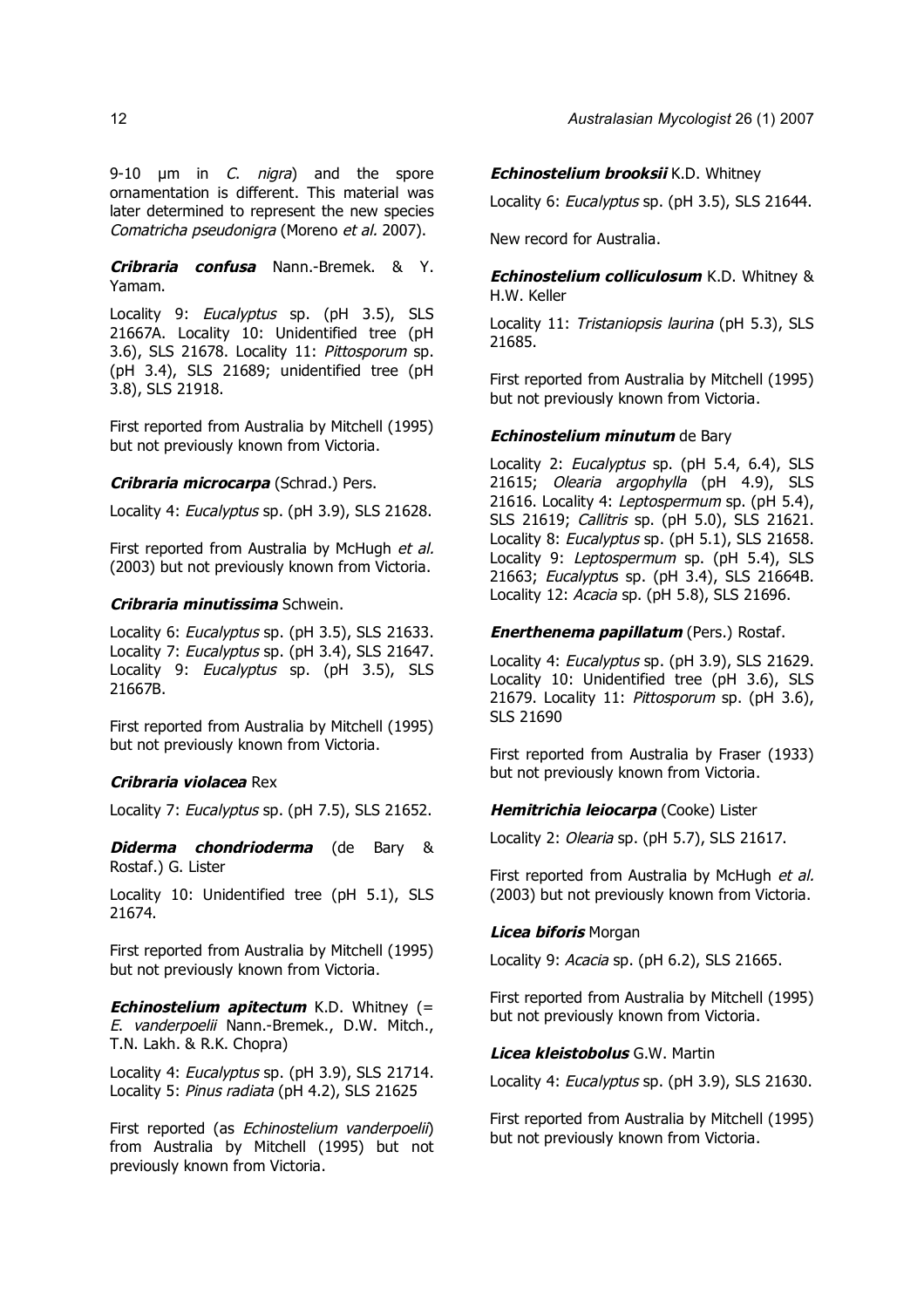

**Figure 1.** Sporocarp of *Macbrideola synsporus*, a species not previously known from the Southern Hemisphere.

### **Licea parasitica** (Zukal) G.W. Martin

Locality 9: Acacia sp. (pH 6.2), SLS 21666.

First reported from Australia by Mitchell (1995) but not previously known from Victoria.

#### **Licea testudinacea** Nann.-Bremek.

Locality 11: Callitris sp. (pH 4.7), SLS 21687.

A new record for the Southern Hemisphere.

**Macbrideola cornea** (G. Lister & Cran) Alexop.

Locality 4: Eucalyptus sp. (pH 6.2), SLS 21645. Locality 7: Eucalyptus sp. (pH 7.5), SLS 21655B.

First reported from Australia by Mitchell (1995) but not previously known from Victoria.

**Macbrideola cf. declinata** T.E. Brooks & H.W. Keller

Locality 8: Eucalyptus sp. (pH 5.1), SLS 21660.

Our specimen is only provisionally referred to this species. Although the sporocarps possess a persistent peridium as is the case for Macbrideola declinata, the spores are slightly larger and the capillitium more extensive than described for the latter species (Eliasson et al. 1988). There are no previous records of this species from Australia.

**Macbrideola synsporus** (Alexop.) Alexop. (Fig. 1)

Locality 9: Eucalyptus sp. (pH 3.5), SLS 21669.

A new record for the Southern Hemisphere.

#### **Minakatella longifila** G. Lister

Locality 9: Leptospermum sp. (pH 5.4), SLS 21664A.

A new record for the Southern Hemisphere.

## **Paradiacheopsis cribrata** Nann.-Bremek.

Locality 8: Eucalyptus sp. (pH 3.6), SLS 21662. Locality 9: Eucalyptus sp. (pH 3.5), SLS 21670. Locality 10: Unidentified tree (pH 5.1), SLS 21675. Locality 11: Callitris sp. (pH 4.7), SLS 21688.

First reported from Australia by Jordan et al. (2006) but not previously known from Victoria.

**Paradiacheopsis fimbriata** (G. Lister & Cran) Hertel ex Nann.-Bremek.

Locality 5: Pinus radiata (pH 4.2), SLS 21626.

First reported from Australia by Mitchell (1995) but not previously known from Victoria.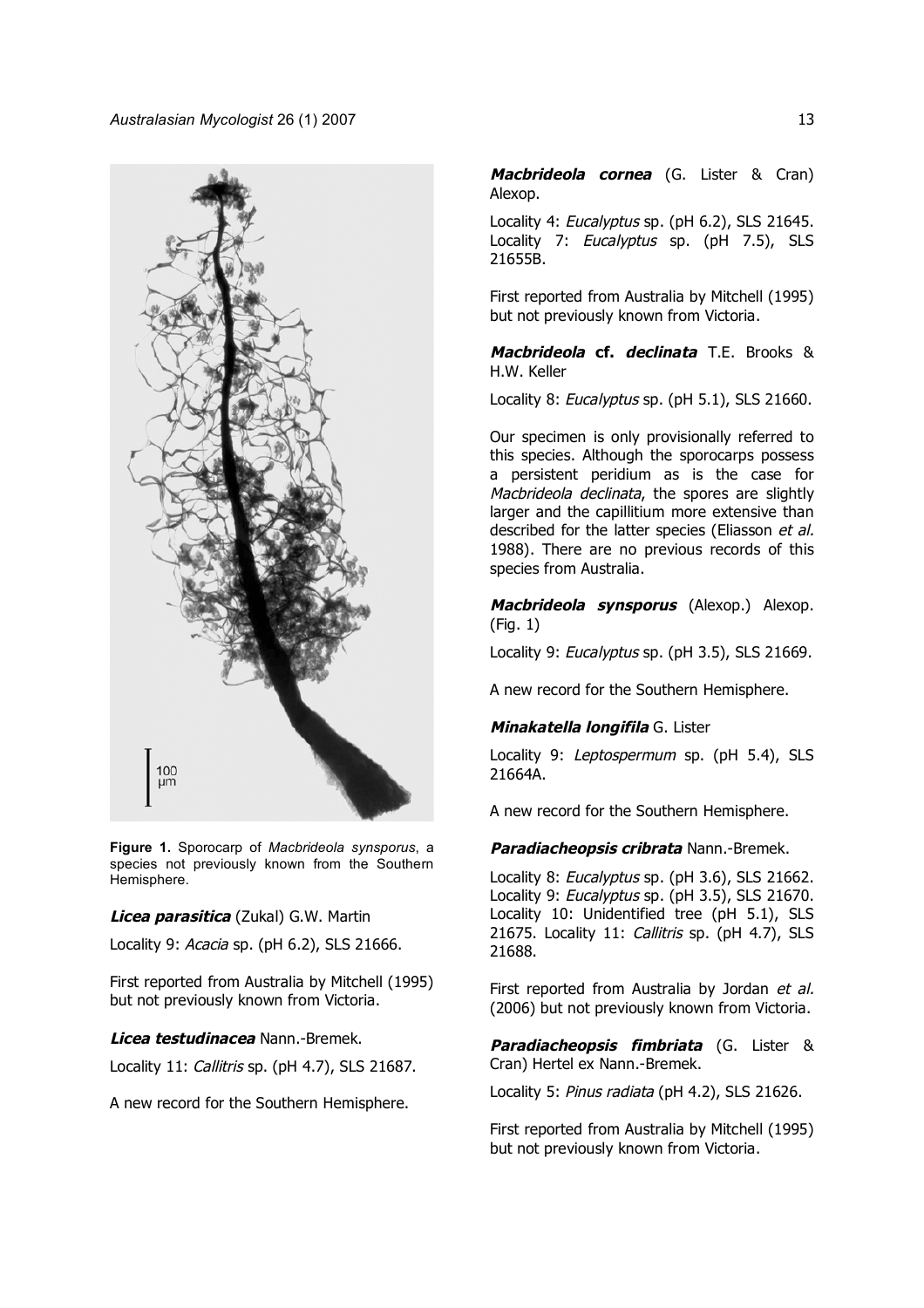## **Perichaena chrysosperma** (Curr.) Lister

Locality 7: Eucalyptus sp. (7.5), SLS 21654.

## **Physarum auriscalpium** Cooke

Locality 7: Eucalyptus sp. (pH 7.5), SLS 21655.

A new record from Australia, although the species is known from New Zealand (Stephenson 2003).

### **Physarum bivalve** Pers.

Locality 5: Quercus sp. (pH 5.2), SLS 21713.

First reported from Australia by Cheesman and Lister (1915) but not previously known from Victoria.

**Physarum pusillum** (Berk. & M.A. Curtis) G. Lister

Locality 4: Eucalyptus sp. (pH 5.0): SLS 21624.

**Stemonitopsis hyperopta** (Meyl.) Nann.- Bremek.

Locality 4: Eucalyptus sp. (pH 3.9), SLS 21671.

First reported from Australia by Jordan et al. (2006) but not previously known from Victoria.

### **Trichia botrytis** (J.F. Gmel.) Pers.

Locality 10: Unidentified tree (pH 5.1), SLS 21676.

First reported from Australia by Cooke (1892) but not previously known from Victoria.

### **Discussion**

As a general observation, bark from the various species of Eucalyptus sampled throughout Victoria did not seem particularly productive for corticolous myxomycetes, compared with the diversity we have observed in the temperate forests of Europe and eastern North America over a period of several decades. However, there were a couple of instances (one for Locality 4 and the other for Locality 7) in which samples from a particular type of *Eucalyptus* yielded at least six different species. Values of pH recorded for moist chamber cultures prepared with bark samples collected during this study ranged from 3.2 to 7.5, which is comparable to the values reported by Stephenson (1989) for similar

research carried out in eastern North America. The pH of a given substrate is known to be an important factor determining the distribution of particular species of myxomycetes in nature (Stephenson & Stempen 1994) and this appears to be reflected in the data obtained in the present study. For those species obtained from more than a single moist chamber culture, the pH values of those cultures in which it appeared were usually rather similar. The only noteworthy exception was Clastoderma debaryanum, which was recorded from cultures with pH values of 3.8 and 7.5.

The new records obtained in the present study bring the total number of corticolous myxomycetes known from Australia to at least 61 species. Because much of Australia remains understudied for this ecological group of myxomycetes, it seems certain that future surveys will yield additional records.

## **Acknowledgements**

The study reported herein was carried out in the context of several projects supported in part by grants from the National Science Foundation (DEB-0316284) and the Australian Biological Resources Study Participatory Program. Appreciation is extended to Margaret and Alex Brims for assisting with the field work.

#### **References**

- Alexopoulos, C.J. (1964). The rapid sporulation of some myxomycetes in moist chamber culture. Southwestern Naturalist **9,** 155–159.
- Cheesman, W.N. & Lister, G. (1915). Mycetozoa of Australia and New Zealand. Journal of Botany **53,** 203-212.
- Cooke, M.C. (1892). Handbook of Australian Fungi. Williams and Norgate, London.
- Eliasson, U.H., Keller, H.W. & Hutchison, J.A. (1988). Myxomycetes from Arkansas. Mycotaxon **32,** 375-398.
- Farr, M.L. (1979). Notes on myxomycetes II. New taxa and records. Nova Hedwigia **31,** 103-118.
- Fraser, L. (1933). The Mycetozoa of New South Wales. Proceedings of the Linnean Society of New South Wales **58,** 431-436.
- Gams, W. (2005). Report of the Committee for Fungi: 13. Taxon **54,** 828-830.
- Hernández-Crespo, J.C. & Lado, C. (2005). An on-line nomenclatural information system of